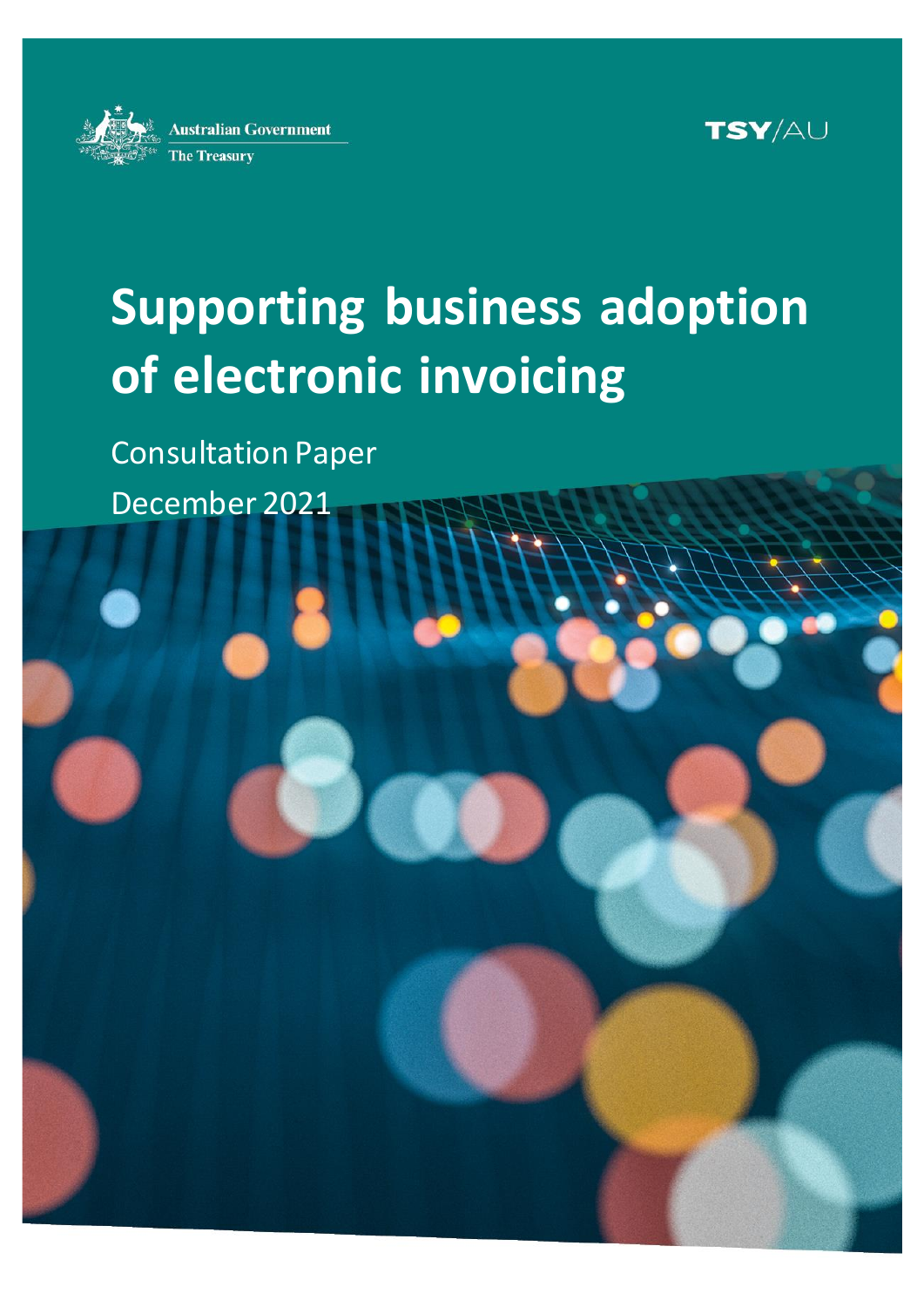#### © Commonwealth of Australia 2021

This publication is available for your use under a [Creative Commons Attribution 3.0 Australia](http://creativecommons.org/licenses/by/3.0/au/deed.en) licence, except for the Commonwealth Coat of Arms, the Treasury logo, photographs, images, signatures and where otherwise stated. The full licence terms are available from <http://creativecommons.org/licenses/by/3.0/au/legalcode>.



Use of Treasury material under a [Creative Commons Attribution 3.0 Australia](http://creativecommons.org/licenses/by/3.0/au/deed.en) licence requires you to attribute the work (but not in any way that suggests that the Treasury endorses you or your use of the work).

#### *Treasury material used 'as supplied'.*

Provided you have not modified or transformed Treasury material in any way including, for example, by changing the Treasury text; calculating percentage changes; graphing or charting data; or deriving new statistics from published Treasury statistics — then Treasury prefers the following attribution:

*Source: The Australian Government the Treasury*.

#### **Derivative material**

If you have modified or transformed Treasury material, or derived new material from those of the Treasury in any way, then Treasury prefers the following attribution:

*Based on The Australian Government the Treasury data*.

#### **Use of the Coat of Arms**

The terms under which the Coat of Arms can be used are set out on the Department of the Prime Minister and Cabinet website (se[e www.pmc.gov.au/government/commonwealth-coat-arm](http://www.pmc.gov.au/government/commonwealth-coat-arm)s).

#### **Other uses**

Enquiries regarding this licence and any other use of this document are welcome at:

Manager Media and Speeches Unit The Treasury Langton Crescent Parkes ACT 2600 Email[: media@treasury.gov.au](mailto:media@treasury.gov.au)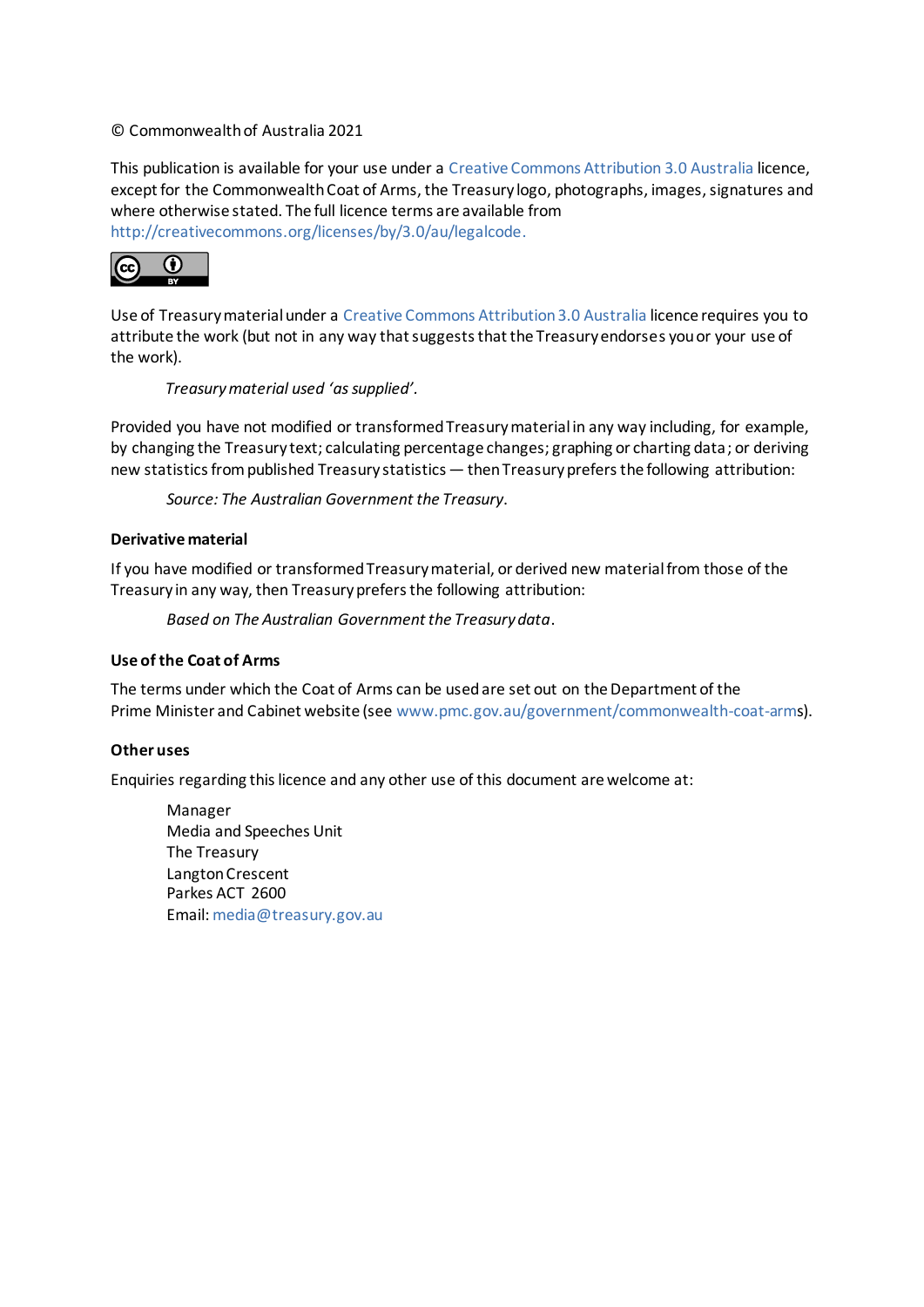## <span id="page-2-0"></span>**Contents**

| Monitoring, compliance and enforcement, and protections for participants 10                          |  |
|------------------------------------------------------------------------------------------------------|--|
| Further measures to support elnvoicing adoption and integration with existing business processes. 10 |  |
|                                                                                                      |  |
|                                                                                                      |  |
|                                                                                                      |  |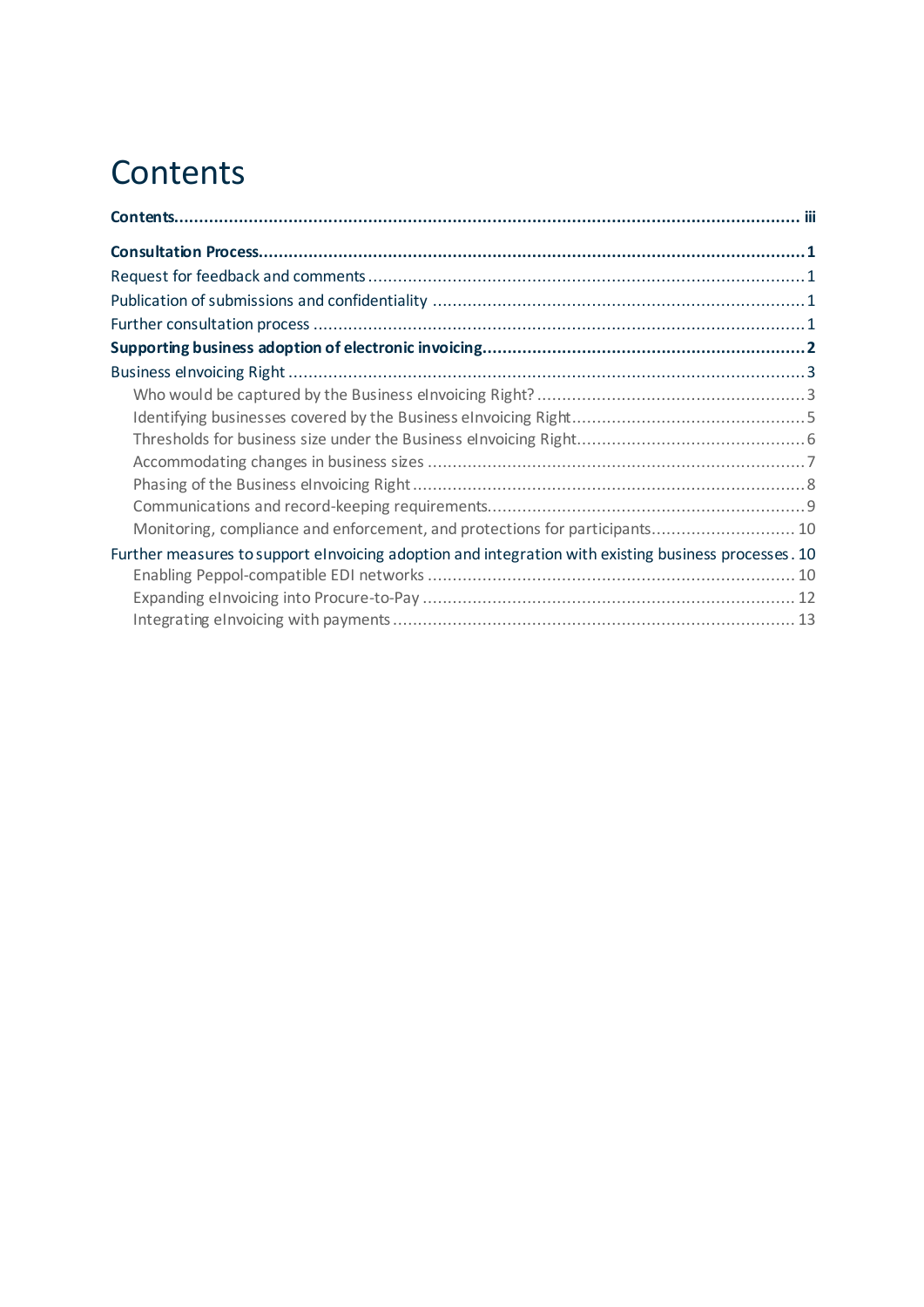## <span id="page-3-0"></span>Consultation Process

### <span id="page-3-1"></span>Request for feedback and comments

Interested parties are invited to comment on the issues raised in this paper by 25 February 2022. While submissions may be lodged electronically or by post, electronic lodgement is preferred. For accessibility reasons, please submit responses sent via email in a Word or RTF format. An additional PDF version may also be submitted.

## <span id="page-3-2"></span>Publication of submissions and confidentiality

All information (including name and address details) contained in formal submissions will be made available to the public on the Australian Treasury website, unless you indicate that you would like all or part of your submission to remain confidential. Automatically generated confidentiality statements in emails do not suffice for this purpose. Respondents who would like part of their submission to remain confidential should provide this information marked as such in a separate attachment.

Legal requirements, such as those imposed by the Freedom of Information Act 1982, may affect the confidentiality of your submission.

### <span id="page-3-3"></span>Further consultation process

The Treasury will also consult broadly with industry representatives and other interested parties on the topics discussed in this consultation paper. This may involve conducting targeted consultation with these stakeholders on specific issues where more information and views are required.

#### Closing date for submissions: 25 February 2022

| Email     | elnvoicing@treasury.gov.au                                                                                      |
|-----------|-----------------------------------------------------------------------------------------------------------------|
| Mail      | Data Economy Unit<br><b>Consumer Data Right Division</b><br>The Treasury<br>Langton Crescent<br>PARKES ACT 2600 |
| Enquiries | Enquiries can be initially directed to elnvoicing@treasury.gov.au                                               |
|           | Media enquiries should be directed to medialiaison@treasury.gov.au or +61 26263<br>2300                         |

The ideas outlined in this paper have not received Government approval and are not yet enacted. This paper is merely a guide as to how the ideas might operate.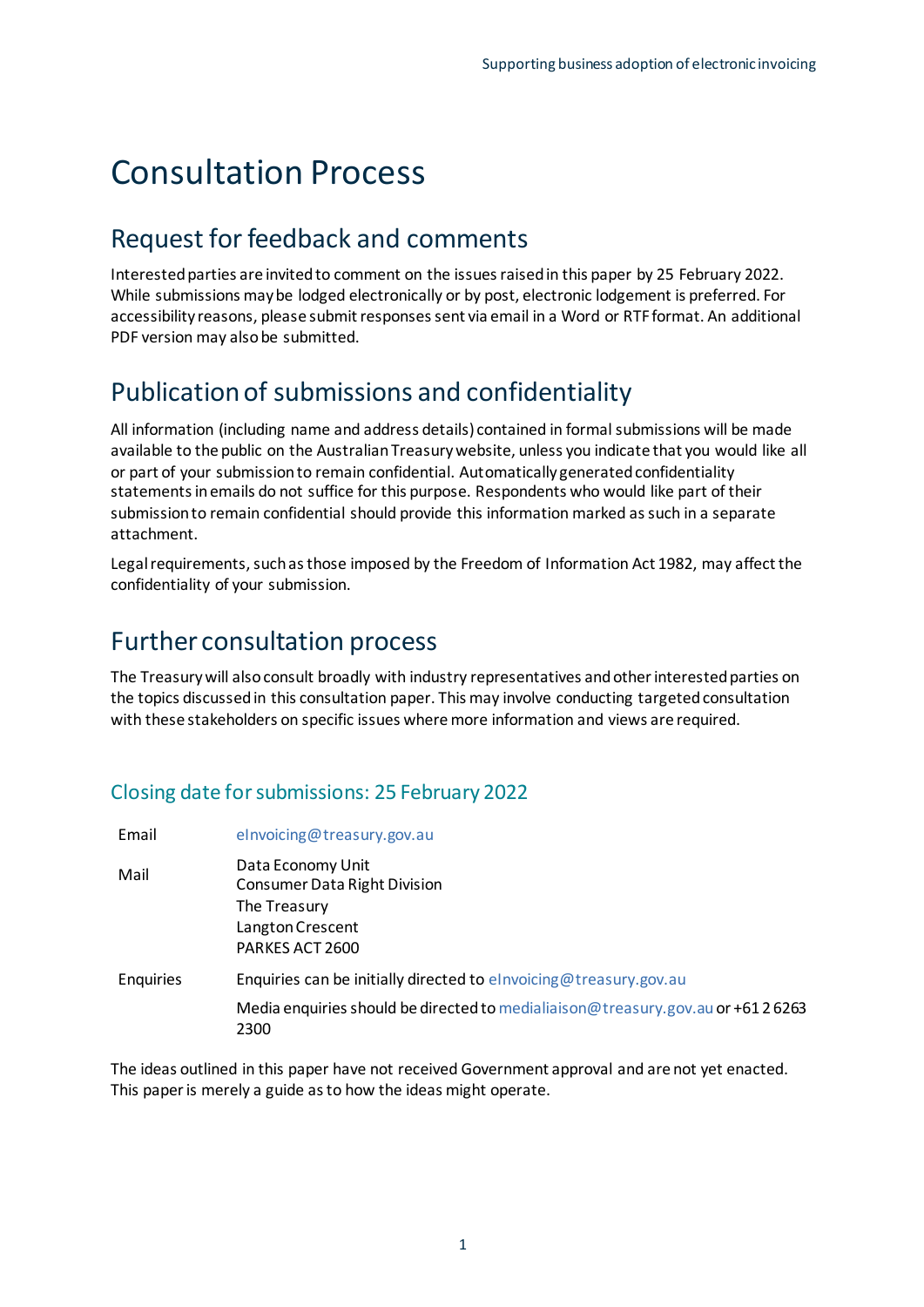## <span id="page-4-0"></span>Supporting business adoption of electronic invoicing

Electronic invoicing (eInvoicing) allows the direct, digital exchange of invoices between a supplier's and a buyer's software or systems using a secure network and a common proven standard. Australia has adopted the Peppol standard, which is used in almost 40 countries across Europe, Asia, and North America.

The Australian Taxation Office (ATO) is the Australian Peppol Authority (APA) and is responsible for developing and implementing the Peppol eInvoicing standards and specifications in Australia.

Adoption of eInvoicing by Australia's private sector is currently low, with only about 10,000 of the estimated 2.4 million businesses in Australia<sup>1</sup> currently registered for Peppol eInvoicing. The Australian software market is expected to progressively deliver more products, such as accounting software, that integrate eInvoicing throughout 2022, which will support greater adoption.

It is estimated that Australian businesses exchange more than 1.2 billion invoices a year and around 90 per cent of invoice processing is still fully or partly manual.<sup>2</sup> The use of eInvoicing can deliver significant economic benefits for Australian businesses. Deloitte Access Economics estimates that every time an eInvoice replaces a traditional paper or emailed-PDF invoice, the businesses involved can share up to \$20 in cost savings per invoice.<sup>3</sup> The realisation of these benefits is increased when a critical mass of businesses adopts eInvoicing and implement the necessary capability.

Feedback collected through consultation in late 2020 indicated that while there is strong support for the Government taking actions to increase business adoption, eInvoicing is still at relatively early stages of rollout in Australia and that business awareness and adoption of eInvoicing remained low.

Drawing on this feedback the Government provided funding to the APA to increase business eInvoicing awareness and adoption. With this funding, the APA will progress education activities, supply chain pilots and further work with state and territory governments over the next three years.<sup>4</sup>

This builds on commitments to facilitate public sector eInvoicing adoption, including mandating that all Australian Government agencies must be able to receive eInvoices by 1 July 2022.

The Government is seeking stakeholder views on further options to support business eInvoicing adoption, including by:

- introducing a Business eInvoicing Right (BER)
- helping businesses integrate eInvoicing into their business processes by fostering adoption of Peppol-compatible electronic data interchange (EDI) networks, expanding eInvoicing into procure to-pay processes and integrating payments and eInvoicing processes.

Stakeholder views provided through this consultation will inform the Government's consideration of potential interventions to support business eInvoicing adoption, including any potential legislative frameworks. This consultation builds on the Government's previous consultation undertaken in November 2020 on '*Options for the mandatory adoption of eInvoicing by businesses*. 5

<sup>1</sup> Australian Bureau of Statistics (ABS) 8165.0 Counts of Australian Businesses, including Entries and Exits.

<sup>&</sup>lt;sup>2</sup> Deloitte Access Economics, 2016, "The Economic Impact of E-Invoicing".

<sup>&</sup>lt;sup>3</sup> Deloitte Access Economics, 2016, "The Economic Impact of E-Invoicing".

<sup>4</sup> More details are available online a[t https://digitaleconomy.pmc.gov.au/fact-sheets/sme-digitalisation](https://digitaleconomy.pmc.gov.au/fact-sheets/sme-digitalisation)

<sup>5</sup> More details are available online a[t https://treasury.gov.au/consultation/c2020-122716](https://treasury.gov.au/consultation/c2020-122716)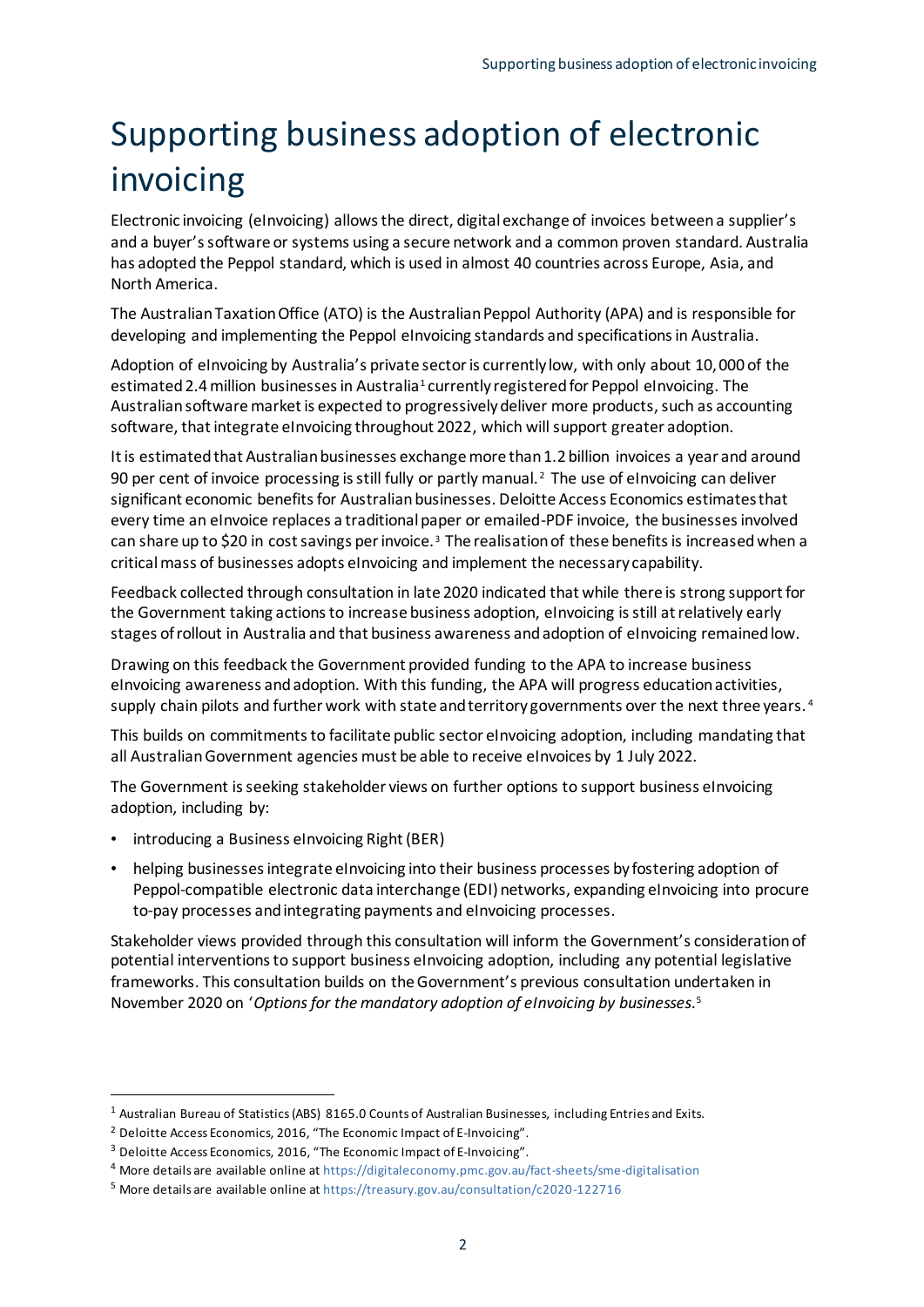## <span id="page-5-0"></span>Business eInvoicing Right

The Government is seeking views on whether to introduce a 'Business eInvoicing Right (BER)' to accelerate business adoption of Peppol eInvoicing. This scheme would only apply to business-tobusinesstransactions and would not cover business-to-consumer transactions.

Businesses are more likely to adopt eInvoicing when they have certainty that other businesses have eInvoicing capability and are using it, and where there is an expectation that widespread adoption of eInvoicing is likely to occur.

To exercise the BER, a business would need to set up its systems so that it can receive Peppol eInvoices. Once a business has this capability, the business would be able to exercise its 'right' and ask other businesses to send them Peppol eInvoices during transactions. Only businesses covered by the regulatory scope of the BER would be able to exercise the BER or be obligated to send eInvoices in response to a request made under the BER.

Initially, it is proposed that only large businesses would be legally required to send Peppol eInvoices upon receiving a valid request (expanded on later in the paper) from any business covered by the BER. The intention is that this legal obligation would expand over time so that medium-sized businesses and eventually small businesses would be legally required to send an eInvoice upon receipt of a valid request from any other business covered by the BER.

FIGURE 1: HOW BUSINESSES COULD EXERCISE THE BER



#### **Consultation questions: Business adoption of eInvoicing**

- 1. Should a Business eInvoicing Right (BER) be introduced to accelerate business adoption of Peppol eInvoicing?
- 2. Are there other regulatory methods that might increase eInvoicing adoption?
- 3. What key implementation challenges or issues would businesses face if the Government introduces a BER?

#### <span id="page-5-1"></span>Who would be captured by the Business eInvoicing Right?

In setting the scope of the BER, a key aim is to capture a wide enough range of businesses to drive broad adoption of Peppol eInvoicing to realise the benefits, while also minimising regulatory burden for covered businesses.

Within the Commonwealth's legislative powers there are two main options to set the scope of who would be captured by the BER and its associated legal obligations, including which businesses can exercise the BER and which would be required to provide Peppol eInvoices when requested. These are:

• establishing the BER through a new Commonwealth regulatory framework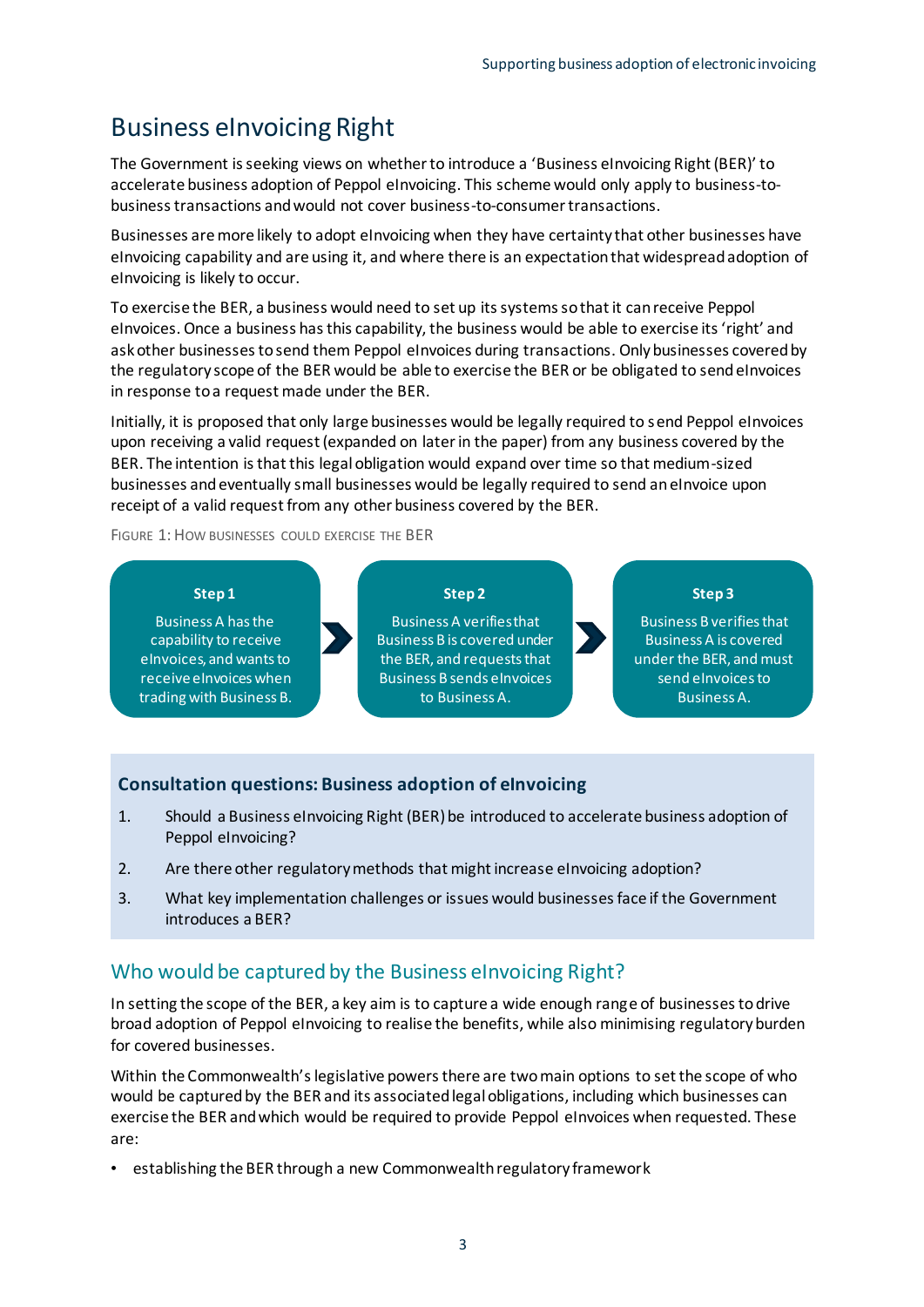• establishing the BER under the *Corporations Act 2001* (Corporations Act).

Both proposed options would leverage existing business identifiers for covered businesses, such as Australian Business Numbers (ABNs) and/or Australian Company Numbers (ACNs), to support identification of which businesses are covered by the BER.

#### Option 1 - Establishing the BER through a new Commonwealth regulatory framework

A BER could be established through a new bespoke Commonwealth regulatory framework.

A regulatory scheme, such as the Payment Times Reporting Scheme (PTRS), could be used as a model for setting the scope of businesses covered by this type of approach. Obligations under the PTRS are tied to the concept of an entity being a 'constitutionally covered entity' (see section 6 of the Payment *Times Reporting Act 2020* (PTR Act)).

A BER established by this approach would cover the following entity types:

- a constitutional corporation
- a foreign entity
- an entity, other than a body politic, that carries on an enterprise in a Territory
- a body corporate that is incorporated in a Territory
- a body corporate that is taken to be registered in a Territory under section 119A of the Corporations Act
- a corporate Commonwealth entity, or a Commonwealth company, within the meaning of the *Public Governance, Performance and Accountability Act 2013*.

Unless State and Territory Governments decide to participate, the scope of this approach would only cover businesses covered by the Commonwealth's regulatory powers.

#### Option 2 – Establish the BER under the Corporations Act

The BER could be established under the Corporations Act. A BER established by this approach would cover entities regulated under that Act, including companies.

If the BER were established through the Corporations Act, it would not apply to entities that are not covered by the Corporations Act. Entity types that would be excluded from this approach would include:

- sole traders
- unincorporated bodies
- trusts
- partnerships
- statutory bodies of a state government, such as some universities or state regulatory entities
- other body corporates not regulated by the Commonwealth.

#### **Consultation questions: Who would be captured by the BER?**

- 4. Would Option 1 or Option 2 be more appropriate to set the scope for participation in the BER and why? Are there other approaches that may be appropriate?
- 5. What, if any, exemptions would a BER need to include (e.g. for on-the-spot or point-of-sale business-to-business transactions, not-for-profit organisations, newly created businesses, entities supplying taxi travel, recipient created tax invoices (RCTIs))?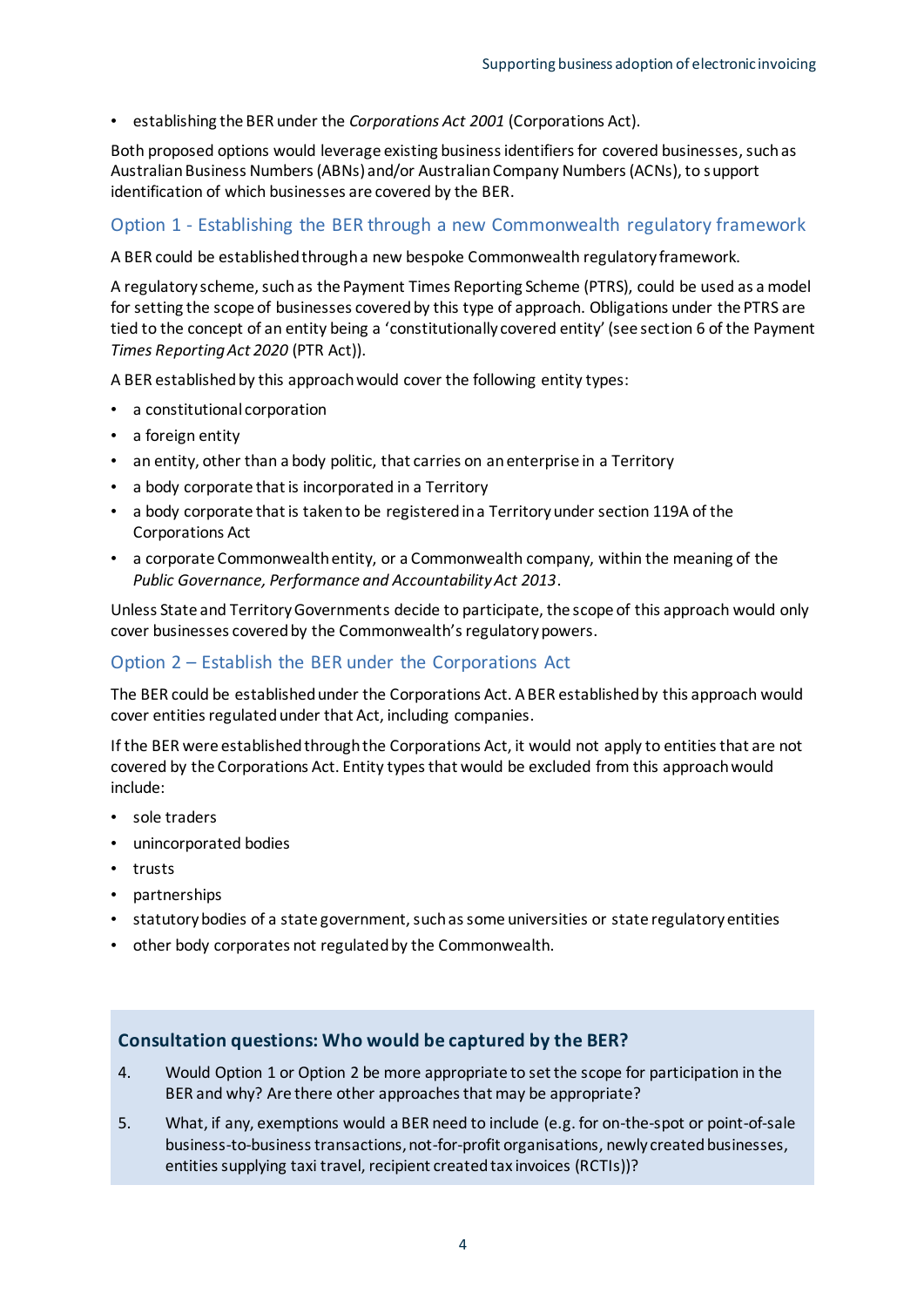#### <span id="page-7-0"></span>Identifying businesses covered by the Business eInvoicing Right

Under the BER, it is important that businesses have a high degree of confidence about whether they have the right to request Peppol eInvoices and/or a legal obligation to provide Peppol eInvoices upon receipt of a valid request. Businesses should be able to easily identify in real-time whether they (or the businesses they are transacting with) are covered by the BER and/or the associated legal obligations.

An option the Government could undertake is to create a public register to support this identification. The register would need to be regularly updated based on the best available information and could potentially leverage existing business registration information held within government.

The Government is considering how a register could be created and maintained, particularly how information on businesses could be collected and displayed. Options being considered include:

- 1. Having businesses self-assess:
	- whether they are covered by the BER's regulatory scope
	- whether they are a small, medium-sized, or large business based on the BER's thresholds.

Businesses would then need to advise a registrar that they are covered by the BER and their size for the purposes of the BER. Businesses would also need to ensure the registrar is notified if the businesses' circumstances change and provide consent to publish the information.

- 2. Analysing data the Government receives from businesses (e.g. tax data) from previous income years and notifying/sharing information with the BER registrar on:
	- whether particular businesses are covered by the BER's regulatory scope based on existing government data
	- whether particular businesses are a small, medium-sized, or large business under the BER based on existing government data.

This approach would not involve publishing actual business type, turnover, or income data.

The use of taxation data for these purposes would require consideration of issues related to tax secrecy, privacy, and capability. Providing a tool such as a register showing that a business is small, medium-sized, or large may also require changes to the laws governing the sharing of taxation data.

Further, a new covered business would not have any turnover history to assess its size, so rules would need to be created to allow those new businesses to participate in the BER. These rules could be like the approach used in the *Income Tax Assessment Act 1997*, where an entity can use an estimated figure if the entity has not been operating for an entire year.

Using taxation data would also impact how quickly the BER could be implemented. This reflects the time-lag between when financial years end and when business income is reported to government.

A public register may present commercial sensitivities for businesses. For example, a business publicly identified as a small business may be viewed as more financially risky by a potential lender, which could make it more difficult for that business to secure finance. To address these types of risks, the BER could include mechanisms to allow businesses to opt out of being publicly identified on the BER register based on their business size.

At present there are no government systems that would allow a regulator to assess the aggregated turnover of all covered businesses without collecting new information from businesses.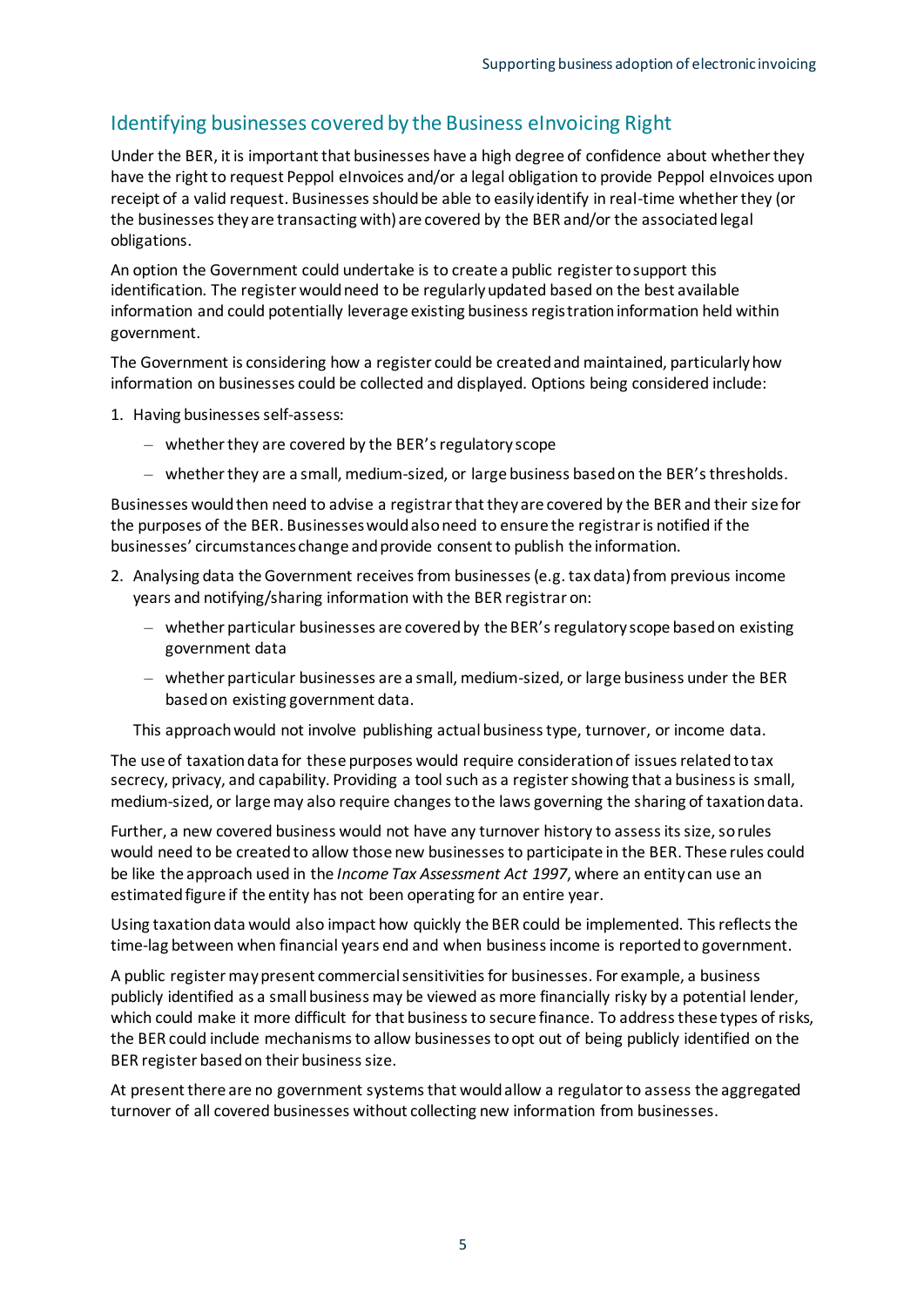#### **Consultation questions: Identifying businesses covered by the BER**

- 6a. Should the Government create a public register of businesses covered by the BER?
- 6b. Are there any other approaches that would be appropriate to identify businesses covered by the BER?

#### <span id="page-8-0"></span>Thresholds for business size under the Business eInvoicing Right

The Government recognises that businesses need time to adjust their systems and processes to adopt eInvoicing. Larger businesses are generally better placed to adopt new practices than smaller businesses because they can more readily source technology and training services from third parties.

Given this context, an option would be to implement the BER so that the legal obligation to provide Peppol eInvoices (when validly requested) would first apply to large businesses, before being rolled out to medium-sized and eventually small businesses. Businesses seeking to request an eInvoice would only be able to do so if they have the systems in place to receive Peppol eInvoices.

To enable a phased approach to implementation requires definitions of small, medium-sized, and large businesses. The Government is testing whether such thresholds are needed and the use of income-based thresholds to determine the size of a business and their obligations in each phase. Income and employment metrics have often been used as proxies for business size.

For example, income-based thresholds can serve as a reasonable proxy for how much invoicing may be occurring in a business, compared with alternative size measures such as employee counts. Other similar schemes such as the PTRS also use income-based thresholds. A range of potential options for business thresholds are outlined in table below.

| <b>Options</b>                                                                | Small                                                  | Medium-sized <sup>6</sup>                                          | Large                                               |
|-------------------------------------------------------------------------------|--------------------------------------------------------|--------------------------------------------------------------------|-----------------------------------------------------|
| Aggregated turnover thresholds<br>under the Income Tax Assessment<br>Act 1997 | Aggregated turnover<br>under \$10 million              | Aggregated turnover<br>between \$10 million<br>and \$50 million.   | N/A                                                 |
| Total business income thresholds <sup>7</sup>                                 | Total business income<br>under \$10 million            | Total business income<br>between \$10 million<br>and \$100 million | Total business income<br>over \$100 million         |
| ABS employee thresholds <sup>8</sup>                                          | Actively trading<br>business with 0 to 19<br>employees | Actively trading<br>business with between<br>20 and 199 employees  | Actively trading<br>business with >200<br>employees |

TABLE 1: POTENTIAL DEFINITIONS FOR BER BUSINESS THRESHOLDS

 $6$  Note that medium-sized businesses may not need to be defined explicitly, as they could simply be all covered businesses that are not large or small based on the BER thresholds.

 $^7$  These thresholds are adapted from the ATO's Entity Size Classification, which are set at the ATO's discretion and are not prescribed under statute. The ATO's Entity Size Classification is available onl ine a[t https://www.ato.gov.au/About-](https://www.ato.gov.au/About-ATO/Research-and-statistics/In-detail/Taxation-statistics/Taxation-statistics-2018-19/?anchor=Entitysize#Entitysize)[ATO/Research-and-statistics/In-detail/Taxation-statistics/Taxation-statistics-2018-19/?anchor=Entitysize#Entitysize](https://www.ato.gov.au/About-ATO/Research-and-statistics/In-detail/Taxation-statistics/Taxation-statistics-2018-19/?anchor=Entitysize#Entitysize)

 $8$  The employment size ranges are based on "headcount", rather than a measure of full-time equivalent persons. Actively trading businesses are businesses that have an Australian Business Number (ABN) and are actively remitting in respect of a Goods and Services Tax (GST) role.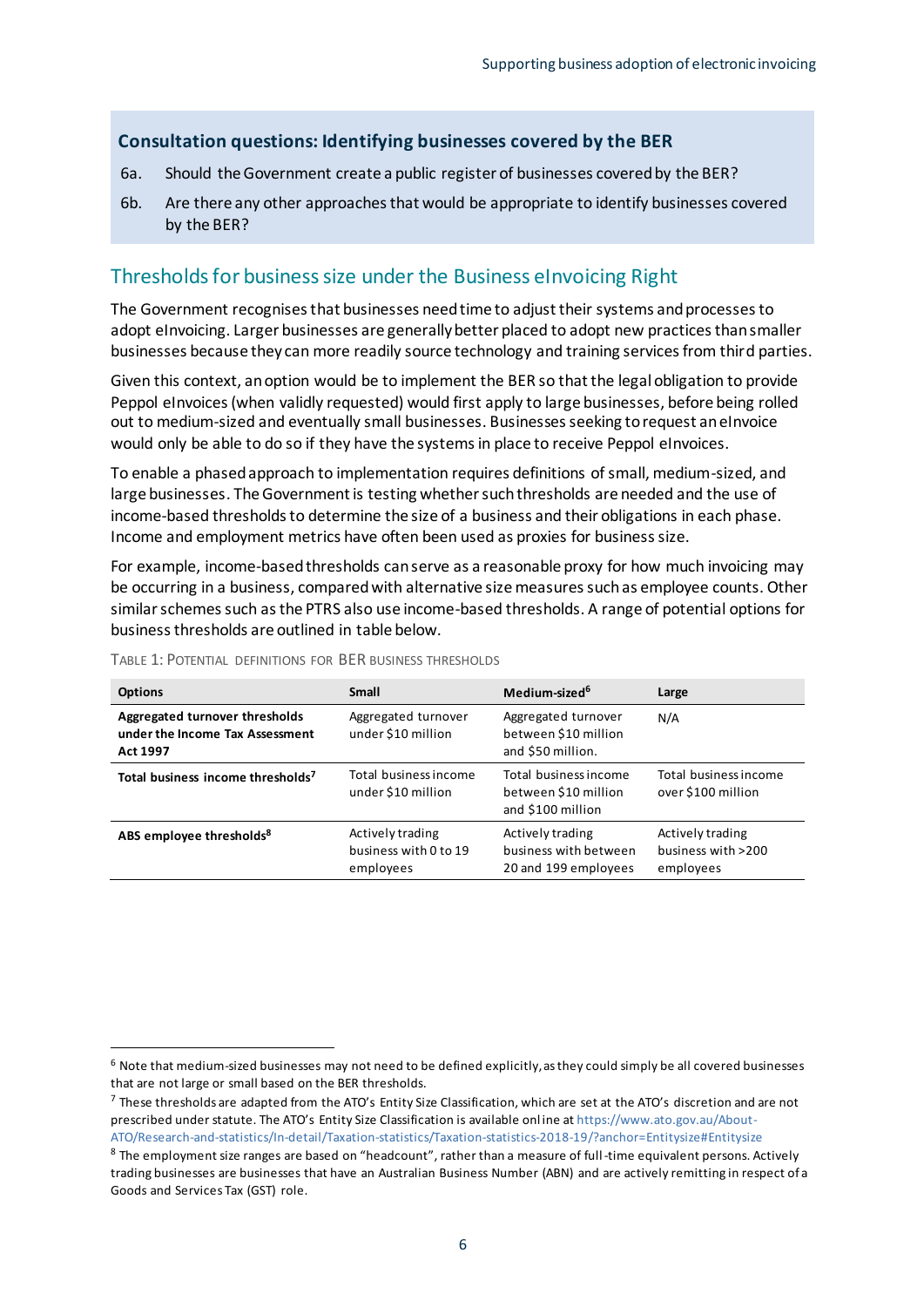#### **Consultation questions: Thresholds for business size under the BER**

- 7a. Would businesses be comfortable with being publicly identified as small, medium-sized, or large?
- 7b. What key sensitivities or risks would such an approach present?
- 8. Which of the potential approaches to create a register of small, medium-sized, and large businesses covered by the BER would be appropriate?
- 9. What regulatory costs may be involved for businesses for these options?

#### <span id="page-9-0"></span>Accommodating changes in business sizes

The BER would need to accommodate changes in business sizes and legal structures, such as those that occur both voluntarily (e.g. when a business restructures for legal or financial purposes or undertakes a significant merger or acquisition) and involuntarily (e.g. as the value of a business's assets change, or as its turnover and/or employee levels fluctuate over time).

The scheme may also need to consider how businesses are legally related and the other parties that may be grouped or otherwise related to a particular business.

It is important that any aggregation rules:

- are simple enough that businesses can identify whether the entities they transact with also fall under the BER and if so, whether the entity is considered small, medium-sized, or large (e.g. when calculating turnover or employee counts)
- do not discourage businesses from adopting Peppol eInvoicing and/or exercising the BER, such as by imposing too large a regulatory burden in meeting or determining the scheme's requirements or by providing unintended motivation for covered businesses to restructure to avoid falling within the scheme (which would be an unnecessary regulatory impact).

The tax law definition of a small business entity uses aggregated turnover, which is the annual ordinary income of the business plus the ordinary income of any entities that the business is sufficiently connected or affiliated with. Further details on affiliates, including specific examples, is available on the ATO website.

An aggregated test would minimise opportunities for entities to restructure toavoid the need to comply with any eInvoicing requirements. In designing a BER, we will consider how thresholds can incentivise businesses to modify their structure to access concessions or avoid obligations.

#### **Consultation questions: Accommodating changes in business sizes**

- 10. Should the BER apply to differently sized businesses at the different times?
- 11a. Should turnover-based thresholds be used to differentiate business size under the BER? What alternative thresholds are available and would be appropriate and administratively feasible?
- 11b. What levels of annual turnover would be most appropriate to differentiate small, mediumsized, and large businesses under the BER?
- 12a. Would a framework for turnover aggregation and related grouping rules be required for the BER?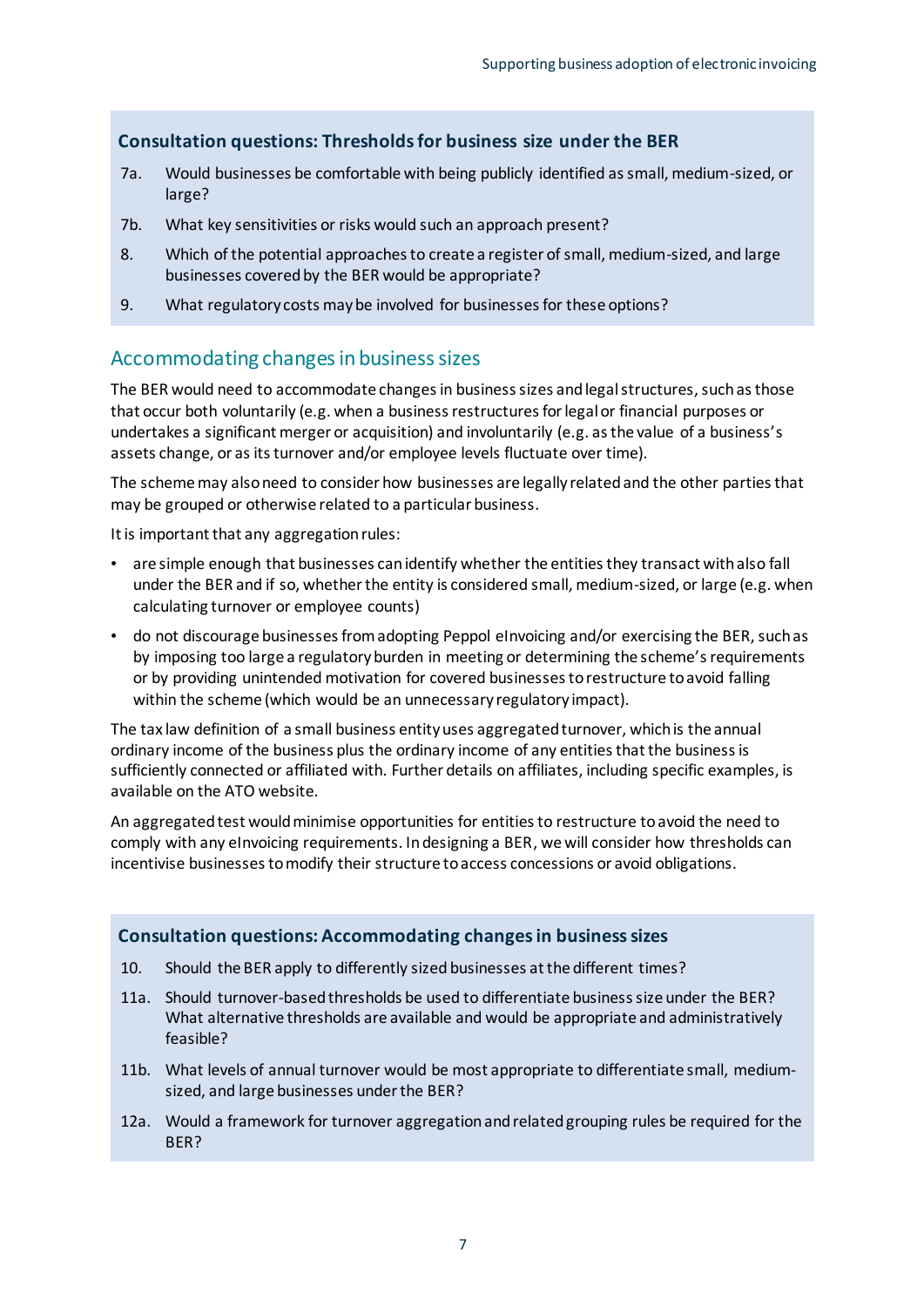#### **Consultation questions: Accommodating changes in business sizes (continued)**

12b. If required, would a framework for turnover aggregation and related grouping rules like those in current tax laws be appropriate for the BER?

#### <span id="page-10-0"></span>Phasing of the Business eInvoicing Right

As indicated above, the Government is investigating the potential to stagger the introduction of a BER over a few years, with obligations to provide eInvoices on request gradually phasing in for large, medium-sized, and then small businesses covered by the BER. The proposed phasing includes:

| Phase   | Description                                                                                                                                                                                                                                             |
|---------|---------------------------------------------------------------------------------------------------------------------------------------------------------------------------------------------------------------------------------------------------------|
| Phase 1 | All businesses would have the right to request and receive Peppol elnvoices<br>from large businesses. Large businesses would have a legal obligation to<br>provide Peppol elnvoice on receipt of a valid request.                                       |
| Phase 2 | All businesses would have the right to request and receive Peppol elnvoices<br>from medium-sized and large businesses. Medium-sized and large businesses<br>would have a legal obligation to provide Peppol eInvoices on receipt of a<br>valid request. |
| Phase 3 | All businesses would have the right to request and receive Peppol elnvoices<br>from all businesses. All covered businesses would have the legal obligation<br>to provide Peppol elnvoices on receipt of a valid request.                                |

TABLE 2: PHASED APPROACH TO BER

As an example, Phase 1 could commence from 1 July 2023, Phase 2 on 1 July 2024 and then Phase 3 for all covered businesses from 1 July 2025.

In considering potential timeframes, the Government recognises that large businesses would need sufficient time to understand the BER and invest in the necessary technology and training to comply in Phase 1. Similar factors would also apply to medium-sized (Phase 2) and all other covered businesses (Phase 3).

The following tables summarise how the BER would operate as the phases progress:

|                            |               | Which businesses would have the right to request and receive Peppol elnvoices |               |       |
|----------------------------|---------------|-------------------------------------------------------------------------------|---------------|-------|
|                            |               | <b>Small</b>                                                                  | <b>Medium</b> | Large |
| Which<br>businesses        | <b>Small</b>  |                                                                               |               |       |
| must provide<br>Peppol     | <b>Medium</b> |                                                                               |               |       |
| elnvoices if<br>requested? | Large         |                                                                               |               |       |

8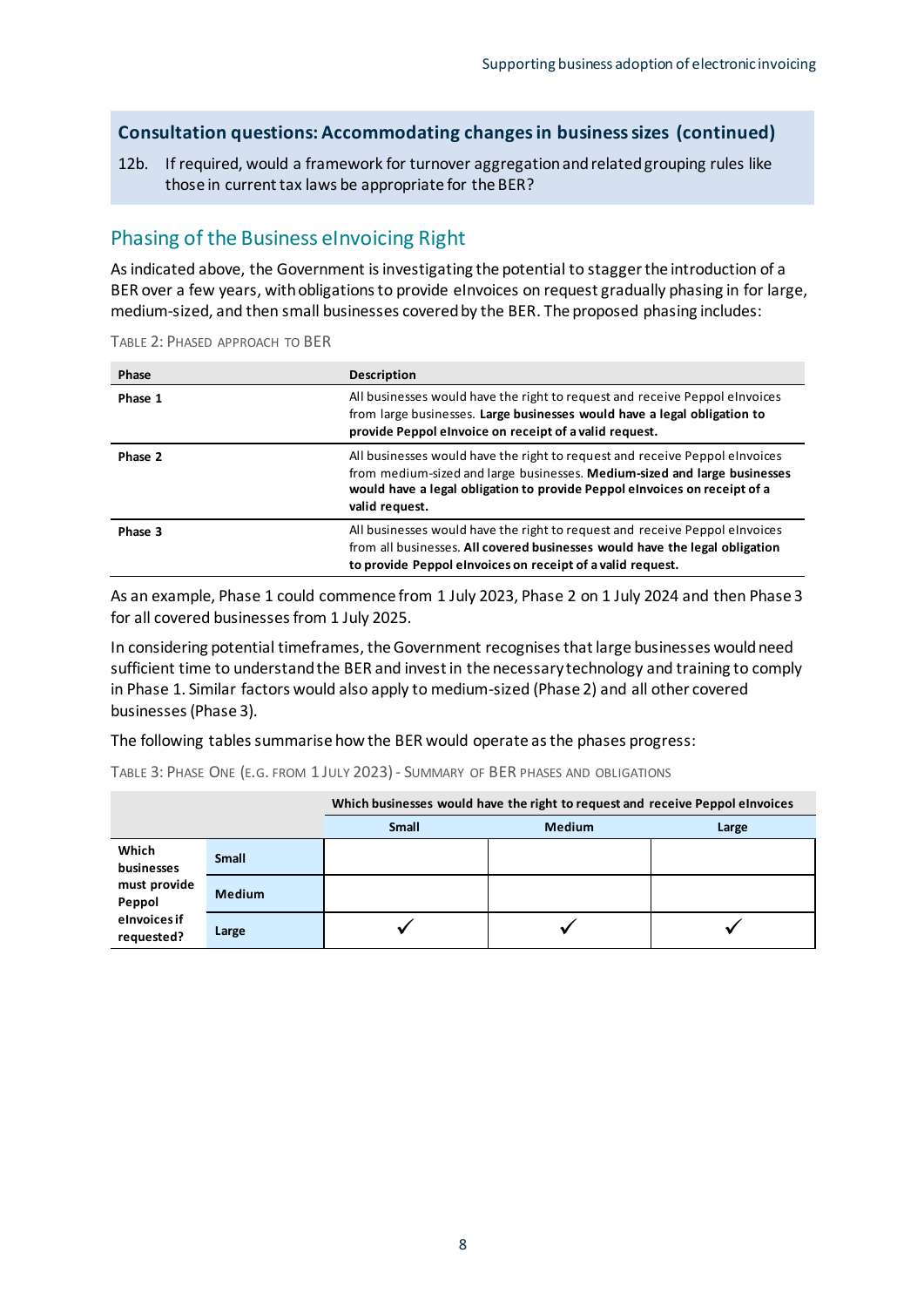|                                                                             |               | Which businesses would have the right to request and receive Peppol elnvoices |               |       |
|-----------------------------------------------------------------------------|---------------|-------------------------------------------------------------------------------|---------------|-------|
|                                                                             |               | <b>Small</b>                                                                  | <b>Medium</b> | Large |
| Which<br>businesses<br>must provide<br>Peppol<br>elnvoices if<br>requested? | <b>Small</b>  |                                                                               |               |       |
|                                                                             | <b>Medium</b> |                                                                               |               |       |
|                                                                             | Large         |                                                                               |               |       |

TABLE 4: PHASE TWO (E.G. FROM 1 JULY 2024)- SUMMARY OF BER PHASES AND OBLIGATIONS

#### TABLE 5: PHASE TWO (E.G. FROM 1 JULY 2025)- SUMMARY OF BER PHASES AND OBLIGATIONS

|                            |               | Which businesses would have the right to request and receive Peppol elnvoices |               |       |
|----------------------------|---------------|-------------------------------------------------------------------------------|---------------|-------|
|                            |               | <b>Small</b>                                                                  | <b>Medium</b> | Large |
| Which<br>businesses        | <b>Small</b>  |                                                                               |               |       |
| must provide<br>Peppol     | <b>Medium</b> |                                                                               |               |       |
| elnvoices if<br>requested? | Large         |                                                                               |               |       |

#### **Consultation questions: Accommodating changes in business sizes**

- 13a. What would be the appropriate implementation timeframes for the BER?
- 13b. How much advance notice would covered businesses need to be ready by their corresponding deadlines under the BER?
- 13c. What alternative timing approaches might also be feasible and appropriate?

#### <span id="page-11-0"></span>Communications and record-keeping requirements

The BER would need to provide details on what constitutes a valid request to receive Peppol eInvoices and the associated requirements and processes regarding communications, response times and record-keeping in relation to requests made and received by covered businesses.

The requirements would need to ensure that the businesses involved in a given eInvoicing request are sufficiently aware of their obligations (e.g. that they have received a request and the timeframes to act within), while also supporting the regulator to monitor and enforce compliance.

#### **Consultation questions: Accommodating changes in business sizes**

- 14a. What should a valid request to receive Peppol eInvoices involve or include?
- 14b. What communication and record-keeping requirements would the BER require for covered businesses, particularly in relation to communicating requests to receive eInvoices?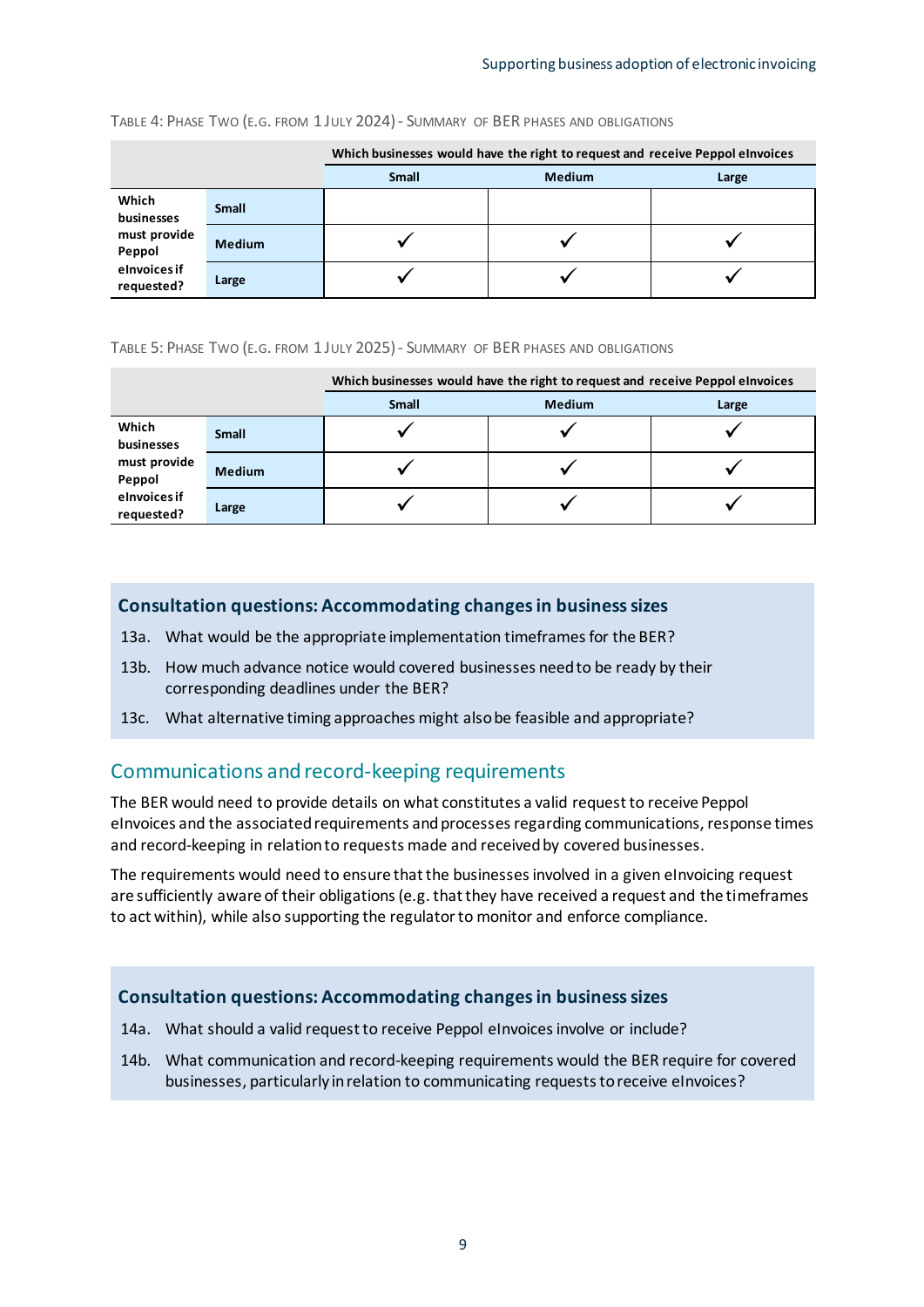#### <span id="page-12-0"></span>Monitoring, compliance and enforcement, and protections for participants

The BER would require appropriate monitoring and compliance mechanisms to ensure it can operate effectively and provide confidence for entities regulated by the scheme and for businesses that choose to exercise their BER.

In designing a BER, the Government would aim to leverage and not duplicate existing frameworks and regulatory powers. The BER regulator would need sufficient powers to supervise the right and to be able to respond, such as via enforcement action, where necessary.

#### **Consultation questions: Monitoring, compliance and enforcement, and protections for participants**

15. What mechanisms should be put in place to protect businesses that choose to exercise their BER (e.g. whistle blower protections)?

### <span id="page-12-1"></span>Further measures to support eInvoicing adoption and integration with existing business processes

The Government is seeking views on further ways to support business eInvoicing adoption that would either form part of the BER's obligations if progressed or inform future reforms and activities to increase business adoption.

The following sections cover areas where there are potential opportunities to support eInvoicing integration with other existing business processes, including:

- Sourcing and procurement systems and processes, including Electronic Data Interchange (EDI) networks
- Procure-to-pay processes that bring together purchasing and accounts payable systems
- Payment processes, including integration with accounting software and related existing payment solutions used by businesses.

#### <span id="page-12-2"></span>Enabling Peppol-compatible EDI networks

EDI is a broad term that refers to any electronic exchange of data between the computer systems of different businesses, using a common proprietary or industry-specific data standard. Digital business systems that facilitate EDI (i.e. EDI systems) can effectively replace traditional post, fax or email document exchange methods and provide a range of benefits such as higher security, speed, and efficiency.

These systems can exchange documents such as invoices and other procurement-relateddocuments, but are also used for other complex, non-procurement business processes. For example:

- In the healthcare sector, EDI systems can be used to exchange important patient information such as medical history or prescription records, and to process health insurance claims.
- In the aviation sector, EDI systems can be used to exchange flight information, passenger records, and international compliance data.

As in these examples, EDI systems are often highly customised to meet specific business needs or trading network needs to facilitate 'point-to-point' document and/or data exchange between the participating businesses in a network. This typically leads to the use of closed, propriety data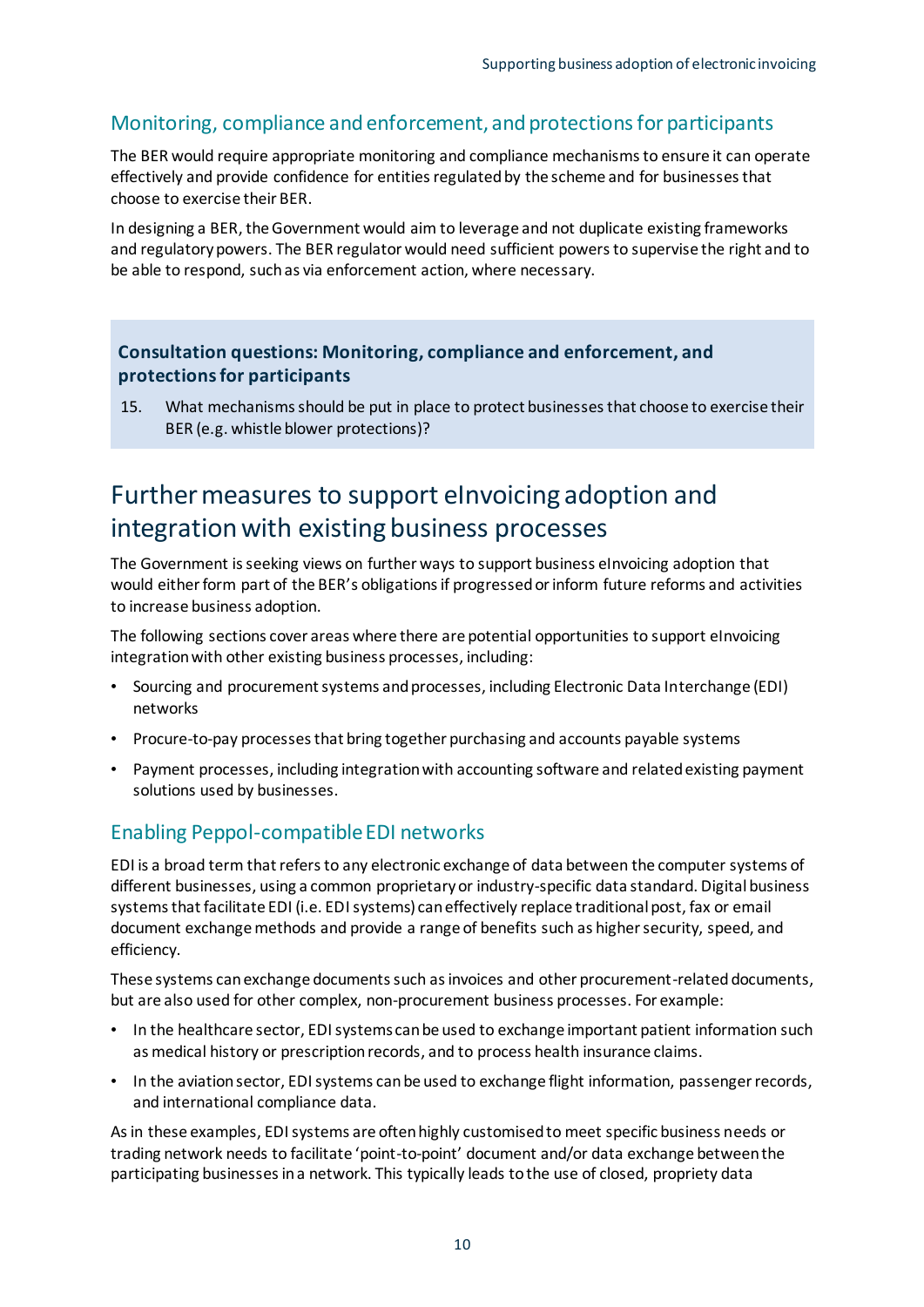exchange and security standards, making these networks operate as 'islands of trade' or 'closed trading networks'.

Prior stakeholder consultation on eInvoicing noted that large organisations in many industries have invested significant resources in building bespoke EDI systems that facilitate trade (and associated invoicing) within their respective buyer and supplier networks. Operators of these systems noted that these EDI systems are highly tailored to their specific requirements and include standards and characteristics not present in open standards such as Peppol.

Stakeholders also raised concerns these networks represent a barrier to wider adoption of digital invoicing processes such as Peppol eInvoicing, particularly for small businesses that interact with large businesses that use multiple different proprietary EDI systems. As most EDI systems do not currently support Peppol eInvoicing and are not interoperable with each other, these small businesses may carry the cost of joining and operating across multiple EDI networks and are unlikely to adopt Peppol eInvoicing despite its potential cost and time-saving benefits.

The similarities and differences between EDI systems and the Peppol framework are outlined in the table below.

|                     | <b>Proprietary EDI systems</b>                                                                                                                                                                                                                            | <b>Peppol framework</b>                                                                                                                                                                                                                                                                        |  |  |
|---------------------|-----------------------------------------------------------------------------------------------------------------------------------------------------------------------------------------------------------------------------------------------------------|------------------------------------------------------------------------------------------------------------------------------------------------------------------------------------------------------------------------------------------------------------------------------------------------|--|--|
| <b>Similarities</b> | using a data standard.<br>$\bullet$<br>post, fax or email.                                                                                                                                                                                                | Both facilitate the electronic exchange of data directly between the systems of businesses,<br>Both are more efficient, secure, and accurate than traditional data exchange methods such as                                                                                                    |  |  |
|                     |                                                                                                                                                                                                                                                           | Both can be integrated into existing business procurement solutions.                                                                                                                                                                                                                           |  |  |
| <b>Differences</b>  | EDI systems are proprietary data exchange<br>software that businesses use to exchange<br>data either point-to-point or within closed<br>networks.                                                                                                         | Peppol framework is not a procurement<br>software or platform. It is a digital<br>infrastructure (e.g. open data standards,<br>data delivery rules, security standards) that<br>a business' software uses to help the<br>business exchange Procure-to-Pay (P2P)<br>data with other businesses. |  |  |
|                     | EDI systems often use tailored, proprietary<br>data standards to exchange data with other<br>EDI systems. This means an EDI system<br>cannot directly exchange data with another<br>EDI system that uses a different data<br>exchange standard.           | The Peppol framework is used by businesses<br>in almost 40 countries. Once a business<br>connects to the Peppol network, the<br>business can exchange P2P data with<br>anyone in the network (i.e. connect once,<br>connect to all).                                                           |  |  |
|                     | Examples involve tailored security solutions<br>such as Virtual Private Networks (VPNs),<br>Secure File Transfer Protocol (SFTP) and File<br>Transfer Protocol Secure (FTPS)<br>arrangements that are generally not<br>interoperable across EDI networks. | Peppol enables interoperability between<br>connected business systems (e.g. security<br>standards), while still allowing users to<br>customise to suit their own business needs.                                                                                                               |  |  |

TABLE 6: FEATURE COMPARISON OF PROPRIETARY EDI SYSTEMS AND THE PEPPOL FRAMEWORK

Given the general features of EDI systems, their interrelationship with business procurement systems and the Peppol standard, and the Government's objectives related to business eInvoicing, the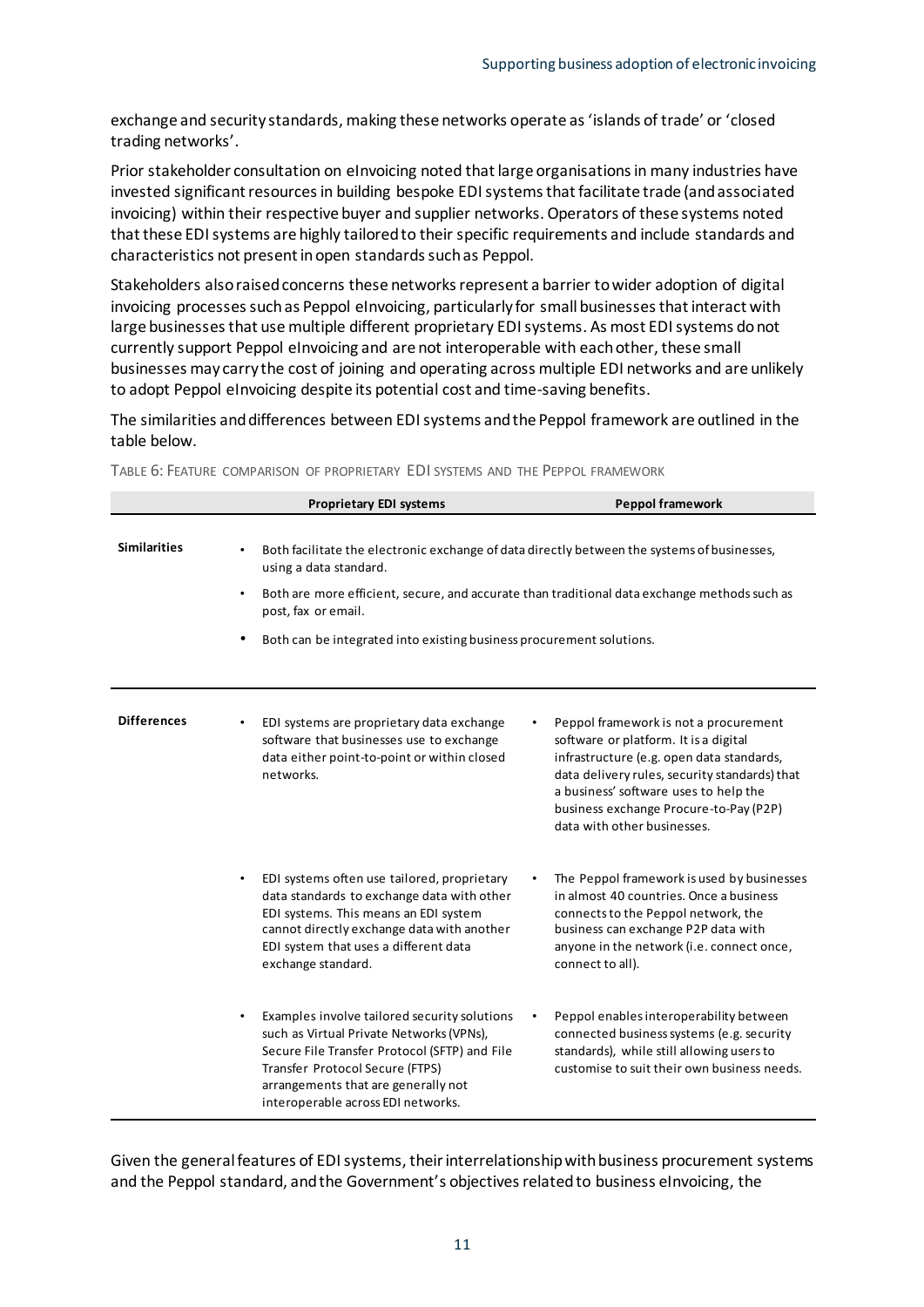Government is seeking views on how best to enable greater interoperability between EDI networks and the Peppol framework, potentially by requiring that EDI networks used by businesses in Australia must be Peppol-compatible.

Any legislative change focusing on EDI compatibility with Peppol networks would be a subcomponent of the BER if progressed. As such, covered entities under the BER that have EDIs could be required to ensure those EDIs are Peppol-compatible.

This recognises that greater interoperability between EDI networks and the Peppol Framework could ultimately reduce multi-homing costs for businesses that currently bear the cost of having to interact with multiple different EDI networks in supply chains.

#### **Consultation questions: Enabling Peppol-compatible EDI networks**

- 16. What key factors does the Government need to consider in relation to enabling Peppolcompatible EDI networks?
- 17a. How could the Government target a potential intervention on the procurement functions of EDIs, without affecting or targeting the non-procurement functions?
- 17b. What definitions or criteria would be required to limit any requirement to only those EDIs operated by businesses that the Commonwealth can regulate and EDIs that are only used in procurement?

#### <span id="page-14-0"></span>Expanding eInvoicing into Procure-to-Pay

Digitalisation of business processes can greatly improve business productivity and reduce costs. Procure-to-Pay (P2P) is a business process that allows businesses to efficiently acquire and pay for goods and services.

This typically involves integrating purchasing and accounts payable systems and encompasses ordering, **invoicing**, shipping, invoice reconciliation, and payments. P2P is a much broader process than invoicing alone and can help deliver benefits for businesses including faster payments and a more seamless procurement experience for buyers and suppliers.

Stakeholder feedback indicated that businesses may realise more value from adopting eInvoicing if the focus expanded to also adopting efficient and standardised P2P process that include eInvoicing.

One potential avenue to facilitate P2P adoption and standardisation in Australia could involve moving to adopt the Peppol standard for P2P. Although Australia has already adopted the Peppol framework for eInvoicing, Peppol is a framework that can also facilitate the secure electronic exchange of P2P data between separate business systems. Peppol consists of two key components:

- The **Peppol data standards**, which can be integrated into existing digital procurement systems to allow these systems to electronically read P2P data from each other. This data can be catalogues, orders, invoices, invoice responses, shipping notes and other data that are key to an effective P2P process.
- The **Peppol electronic delivery (e-Delivery) network**, which allows businesses to use their existing procurement systems that are compliant with the Peppol data standards, to electronically deliver P2P data in a secure network.

These features of the Peppol framework mean it can potentially provide the necessary digital infrastructure to facilitate the expansion of eInvoicing into the broader P2P process.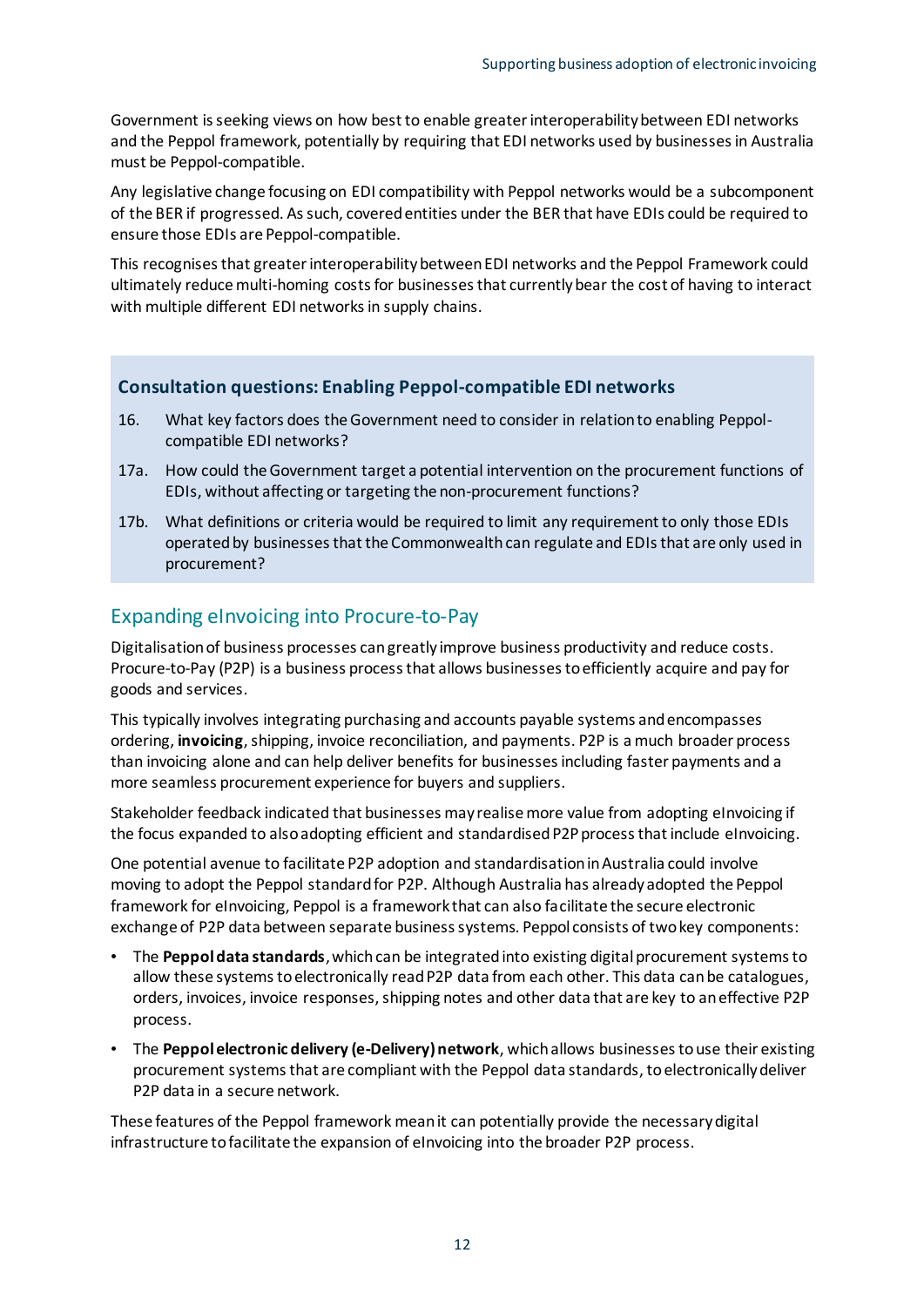#### **Consultation questions: Expanding eInvoicing into Procure-to-Pay**

- 18. What are the key business considerations and impacts relevant to expanding from eInvoicing to a broader integrated P2P process (such as Peppol P2P)?
- 19. What are the barriers, if any, to businesses adopting more efficient and standardised P2P processes, including Peppol P2P?
- 20a. Would broader adoption of Peppol P2P as a standard in Australia help businesses adopt more efficient and interoperable procurement processes?
- 20b. What different approaches are available that may also be appropriate for Australia?

#### <span id="page-15-0"></span>Integrating eInvoicing with payments

Integration of eInvoicing and payment processes can be highly beneficial for businesses, enabling them to efficiently receive invoices from suppliers directly into their accounting software and then pay those invoices through their payment systems.

Integration of these two processes has benefits for both buyers and suppliers. For example, suppliers can potentially get paid faster (thereby improving cash flows) and can more easily reconcile invoices and payments, while buyers can more easily make payments.

The Peppol framework can facilitate integrated invoicing and payments by allowing payment-related data (e.g. bank details, available payment methods, client/payment reference numbers, invoiced amounts, and payment confirmation) to be securely exchanged between the business systems of the buyers and suppliers via the Peppol framework. Once exchanged, businesses can then use their respective payment systems and preferred payment methods (e.g. direct debit, direct account payment) to pay and reconcile invoices.

Previous Treasury consultation found increased integration of invoicing and payments would enhance the value of eInvoicing to businesses and help drive adoption. Consultation also showed that groups such as payment providers, banks, financial technology companies (fintechs) and software developers are currently deploying solutions that will allow businesses to pay invoices and reconcile them through fully integrated processes linked to accounting software.

For example, New Payments Platform Australia has already explored integration of payments and eInvoicing within its platform and is progressing work to<sup>9</sup>:

- incorporate invoice-related data into payment messages, enabling businesses to leverage this data to efficiently match and reconcile invoices and their associated payment/s
- include services, such as PayTo (or Mandated Payments Service), that enable a business to automate payment processing upon receipt of an eInvoice from a supplier (via a payment pre-authorisation).

Business accounting software providers are also progressing delivery of integrated eInvoicing and payment capabilities within their accounting software products, which will deliver:

- online eInvoice payments, to allow suppliers to accept online payments via credit card or banking system transfers within their accounting software
- direct expense payments to allow buyers to pay bills and payroll via credit or debit card within their accounting software, which can streamline their procurement process.

<sup>9</sup> More information is available online a[t https://nppa.com.au/wp-content/uploads/2020/11/Einvoicing-and-](https://nppa.com.au/wp-content/uploads/2020/11/Einvoicing-and-NPP-whitepaper_final.pdf)[NPP-whitepaper\\_final.pdf](https://nppa.com.au/wp-content/uploads/2020/11/Einvoicing-and-NPP-whitepaper_final.pdf)